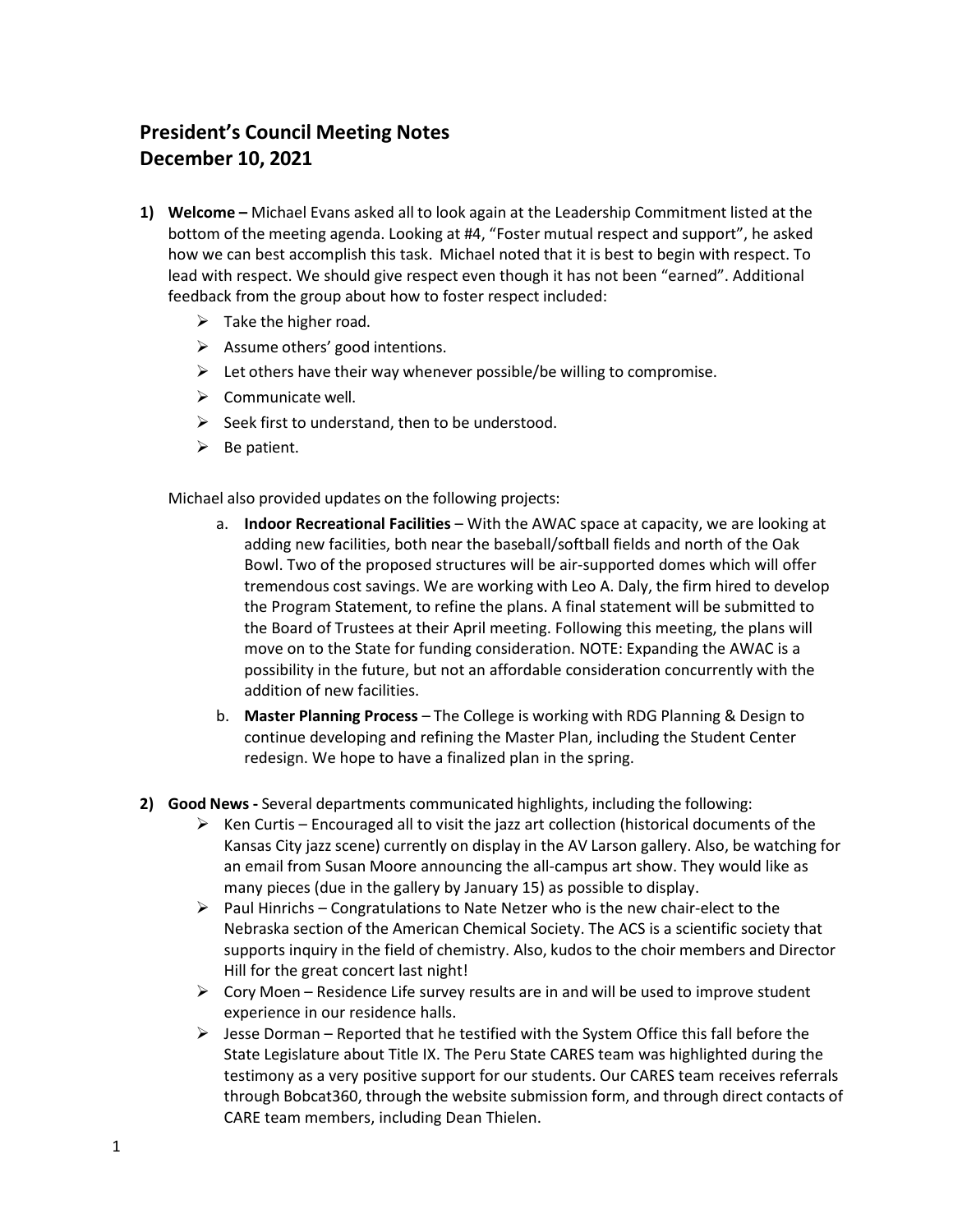- $\triangleright$  Ted Harshbarger Happy to report that the Foundation Office is up and running and the Foundation Board has approved a positive 2020 audit.
- $\triangleright$  Tim Borchers Happy to report that Paul Trana (Assessment) recently determined our Oct. 2021 enrollment numbers ended slightly higher than Oct. 2020.
- $\triangleright$  Greg Seay Graduate Programs numbers are great kudos to Emily Volker for all she has been doing for the College despite the incredible personal challenges she has faced. Greg was excited to announce that on Monday (December 13) they will be welcoming their  $15<sup>th</sup>$  grandbaby.
- $\triangleright$  Jari Dunekacke Ashleigh Eickhoff (Admissions) had her baby boy this week.
- $\triangleright$  Max Kathol Kelli Gardner (School of Professional Studies) had her baby boy recently.
- **3) HLC (Higher Learning Commission) Update –** Tim Borchers distributed a document to the group and reviewed the information detailing some of the expectations for our **upcoming HLC campus visit (March 28 - 29).** There will be five team members conducting the on-site visit. Tim has been and will continue to be meeting with the review teams. They will be sending out a final report for review. Tim asked all to clean up their work spaces in preparation for the campus visit so we can make the best impression possible. In addition, all staff and faculty should plan to be available (wear nametags) on campus during those two days. Michael emphasized the importance of all being VERY available to respond to any needs during the visit.

## **4) Updates**

- a. **Enrollment** Jesse Dorman reported several enrollment details including:
	- $\triangleright$  For Fall 2022, inquiries are up 10% over last year, but applications and admits are down 20% for the same period.
	- $\triangleright$  We had an influx of football student-athletes last year, which made a difference.
	- $\triangleright$  This year, we are running behind in low-income/first-gen students, which seems to be a trend nationwide. Evidently, they are weighing higher paying jobs vs. pursuing higher education.
	- $\triangleright$  Last year, we had 17 online freshman students through Archer. That number was up slightly, but it remains fairly stable.
	- $\triangleright$  Activity from prospective students in Omaha has increased, but it has decreased in Lincoln. We are working with partners who can help us connect with parents as they play a significant role in the process.
- b. **COVID**  Jesse Dorman reported that the campus is averaging a much higher number of COVID-19 cases during the last few weeks than earlier in the semester. The numbers in the region are much higher as well, with the current regional case numbers around 300 - 400 per 100,000 (the goal is to have less than 100 cases per 100,000). There are currently 11 active student cases on campus and 2 active faculty/staff cases. Thus far this semester we have had 64 student cases and 11 faculty/staff cases. Many of the students have been recovering at home rather than on campus, which has been helpful. We are continuing to offer weekly COVID testing on campus on Wednesdays 4:00 p.m. - 5:00 p.m. This will continue during second semester.
- c. **Facilities** Darrin Reeves reported on the following: